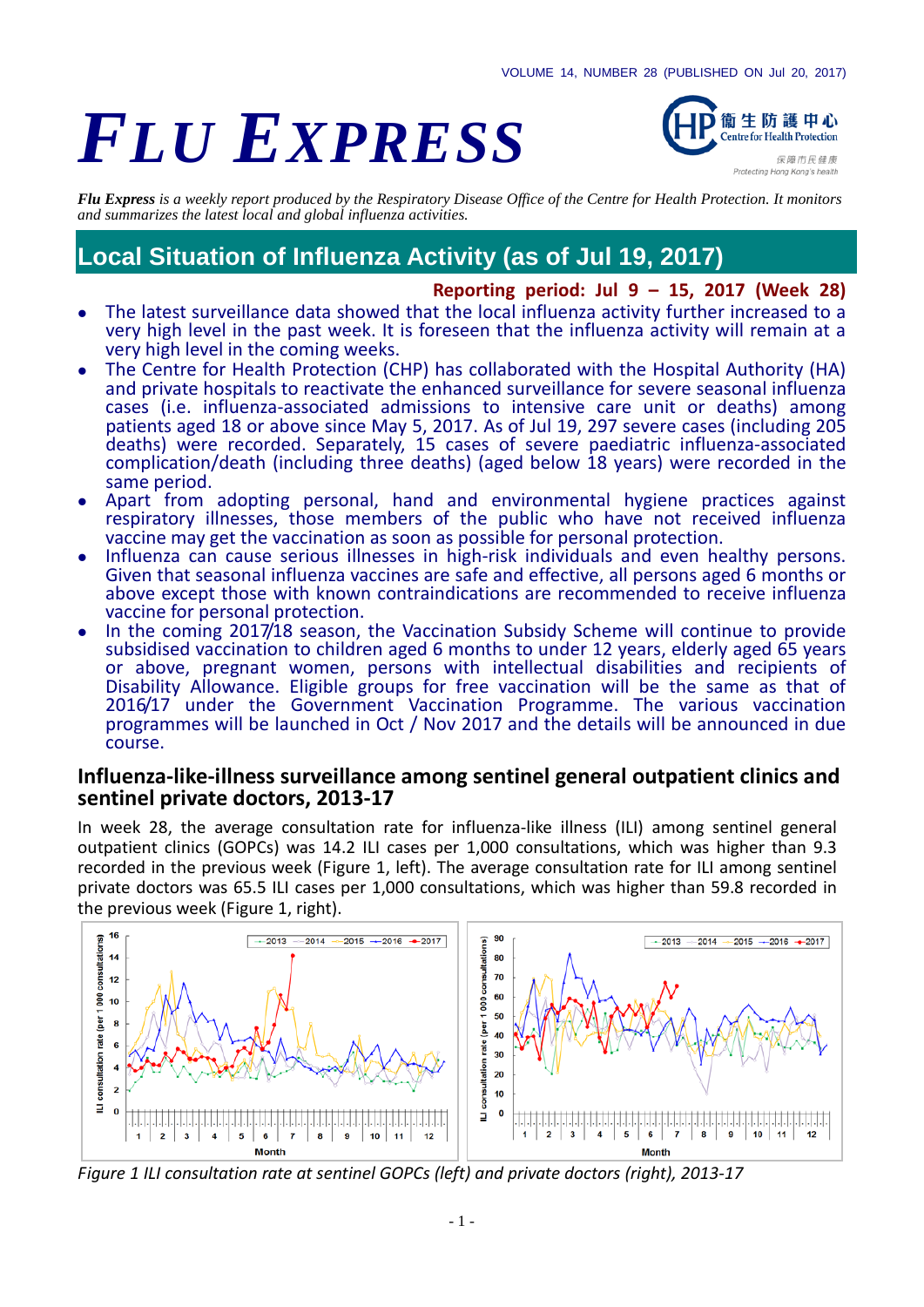#### **Laboratory surveillance, 2013-17**

Among the respiratory specimens received in week 28, 2746 (40.66%) were tested positive for seasonal influenza viruses, including 107 (1.58%) influenza A(H1), 2549 (37.75%) influenza A(H3), 73 (1.08%) influenza B and 17 (0.25%) influenza C. The percentage of respiratory specimens tested positive for seasonal influenza viruses last week was 40.66%, which was higher than 35.87% recorded in the previous week (Figure 2). Among the influenza viruses detected in the last week, the proportions of A(H3), A(H1), B and C were 92.8%, 3.9%, 2.7% and 0.6% respectively.



*Figure 2 Percentage of respiratory specimens tested positive for influenza viruses, 2013-17 (upper: overall positive percentage, lower: positive percentage by subtypes)*

#### **Influenza-like illness outbreak surveillance, 2013-17**

In week 28, 44 ILI outbreaks occurring in schools/institutions were recorded (affecting 229 persons), as compared to 42 outbreaks recorded in the previous week (affecting 234 persons) (Figure 3). In the first 4 days of week 29 (Jul 16 to 19, 2017), 20 institutional ILI outbreaks were recorded (affecting 98 persons).



*Figure 3 ILI outbreaks in schools/institutions, 2013-17*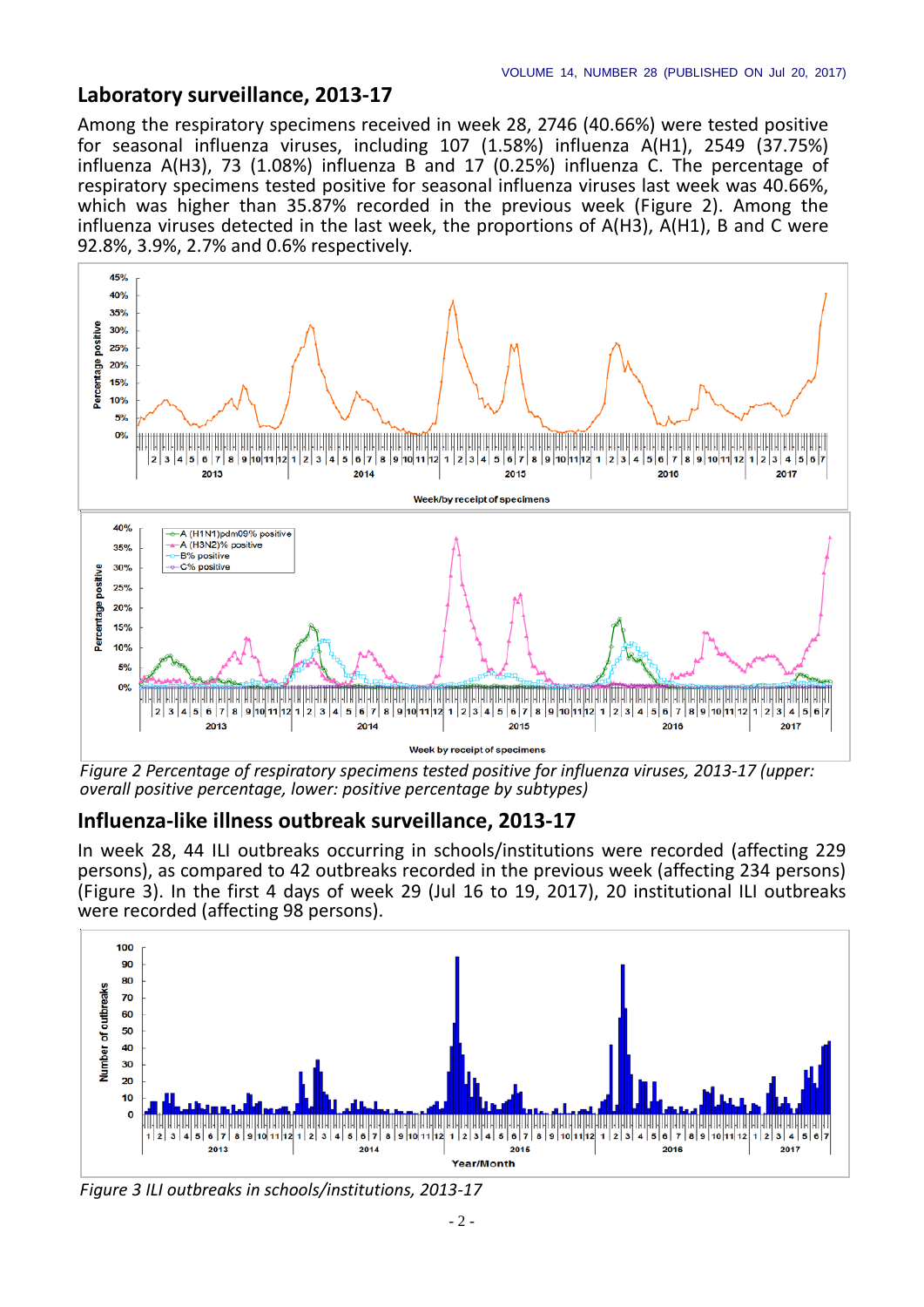## **Rate of influenza-like illness syndrome group in accident and emergency departments, 2013-17#**

In week 28, the rate of the influenza-like illness syndrome group in the accident and emergency departments (AED) was 233.9 (per 1,000 coded cases), which was higher than the rate of 208.1 in the previous week (Figure 4).

*#Note: The influenza-like illness syndrome group includes codes such as influenza, upper respiratory tract infection, fever, cough, throat pain, and pneumonia.*



*Figure 4 Rate of ILI syndrome group in AED, 2013-17*

## **Influenza associated hospital admission rates and deaths in public hospitals based on discharge coding, 2013-17**

In week 28, the admission rates in public hospitals with principal diagnosis of influenza for persons aged 0-4 years, 5-9 years, 10-64 years and 65 years or above were 8.55, 1.88, 0.48 and 5.39 cases (per 10,000 people in the age group) respectively, as compared to 7.19, 2.09, 0.31 and 4.72 cases in the previous week (Figure 5). Weekly number of deaths with any diagnosis of influenza is also shown in Figure 5.



*Figure 5 Influenza associated hospital admission rates and deaths, 2013-17*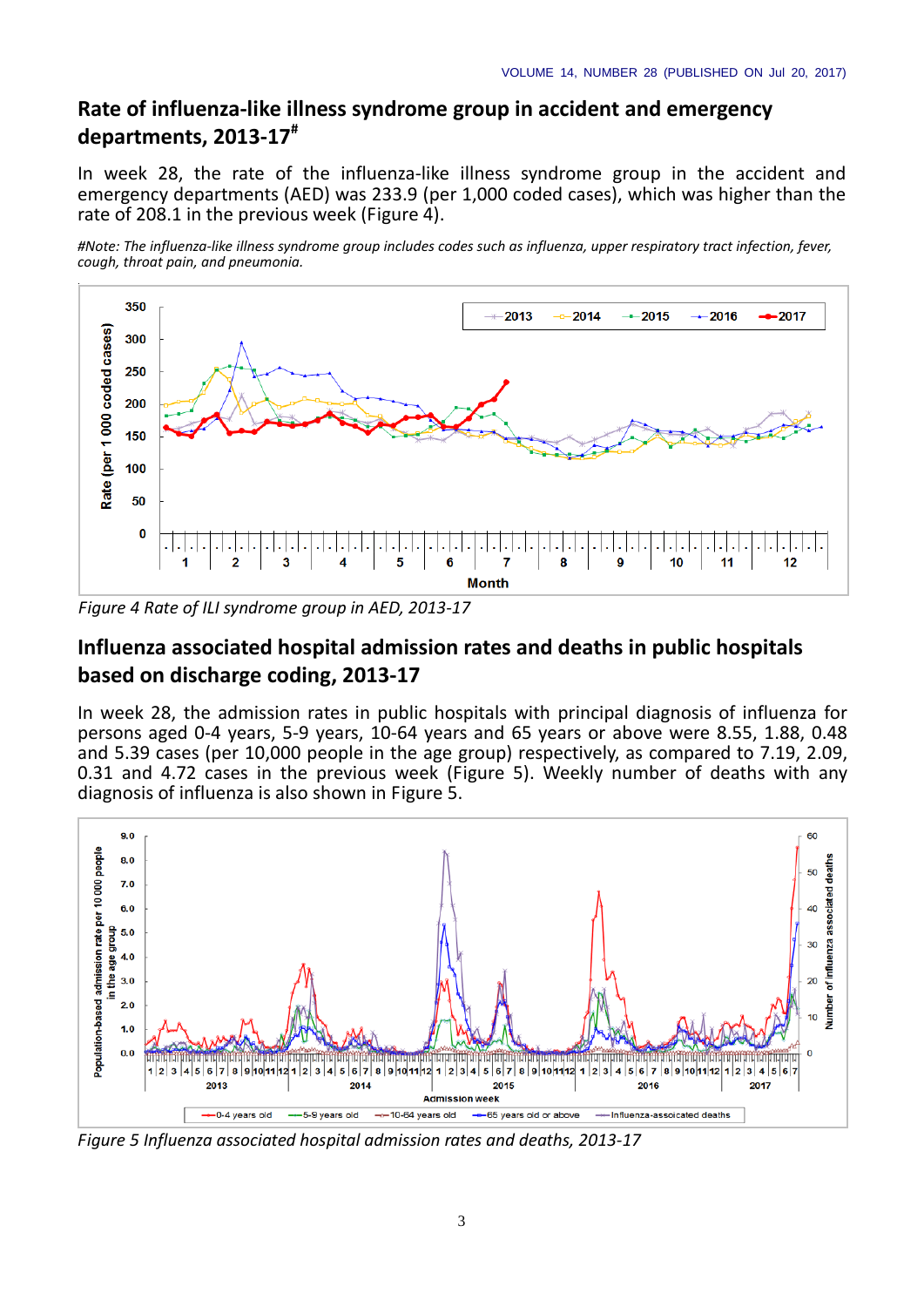# **Fever surveillance at sentinel child care centres/ kindergartens, 2013-17**

In week 28, 0.89% of children in the sentinel child care centres/ kindergartens (CCC/ KG) had fever (38°C or above) as compared to 0.92% recorded in the previous week (Figure 6).

## **Fever surveillance at sentinel residential care homes for the elderly, 2013-17**

In week 28, 0.20% of residents in the sentinel residential care homes for the elderly (RCHEs) had fever (38°C or above) as compared to 0.15% recorded in the previous week (Figure 7).

## **Influenza-like illness surveillance among sentinel Chinese medicine practitioners, 2013-17**

In week 28, the average consultation rate for ILI among Chinese medicine practitioners (CMPs) was 2.10 ILI cases per 1,000 consultations as compared to 2.15 recorded in the previous week (Figure 8).



*Figure 6 Percentage of children with fever at sentinel CCC/ KG, 2013-17*



*Figure 7 Percentage of residents with fever at sentinel RCHE, 2013-17*



*Figure 8 ILI consultation rate at sentinel CMP, 2013-17*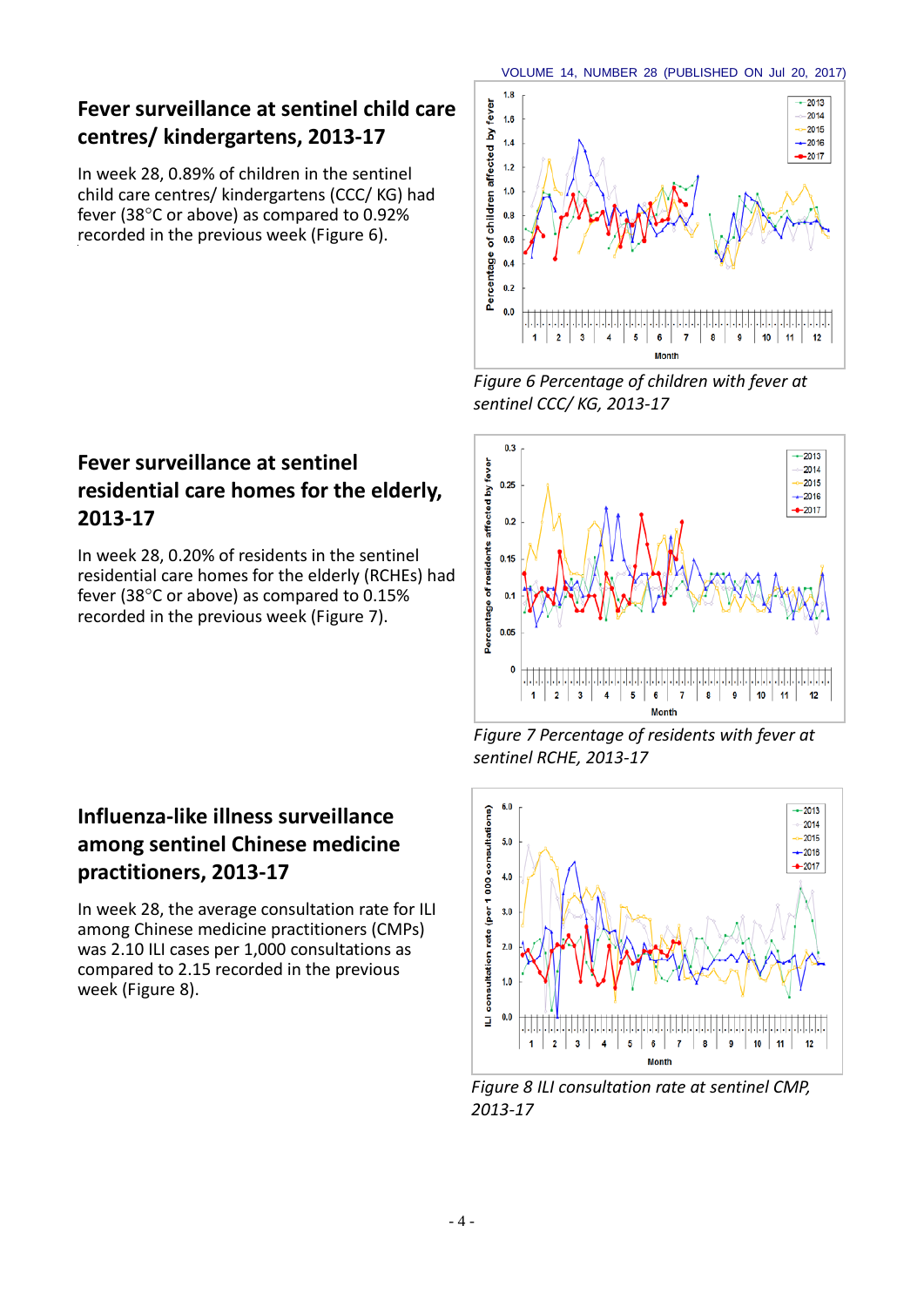## **Surveillance of severe influenza cases**

(Note: The data reported are provisional figures and subject to further revision)

Since the activation of the enhanced surveillance for severe influenza infection on May 5, 2017, a total of 312 severe cases (including 208 deaths) were recorded cumulatively (as of Jul 19) (Figure 9). These included:

- 297 cases (including 205 deaths) among adult patients aged 18 years or above. Among them, 257 patients had infection with influenza A(H3N2), 21 patients with influenza A(H1N1)pdm09, 11 patients with influenza B and eight patients with influenza A pending subtype. 101 (34.0%) were known to have received the influenza vaccine for the 2016/17 season. Among the 205 fatal cases, 85 (41.5%) were known to have received the influenza vaccine. In the winter season in early 2017, 66 adult severe cases (including 41 deaths) were filed.
- 15 cases (including three deaths) of severe paediatric influenza-associated complication/ death. Thirteen (86.7%) cases did not receive the influenza vaccine for the 2016/17 season. To date in 2017, 23 paediatric cases (including four deaths) were filed.

## **Enhanced surveillance for severe seasonal influenza (Aged 18 years or above)**

• In week 28, 72 cases of influenza associated ICU admission/death were recorded (including 50 deaths), which was higher than 39 cases (including 16 deaths) recorded in week 27. In the first 4 days of week 29 (Jul 16 to 19), 38 cases of influenza associated ICU admission/death were recorded, in which 25 of them were fatal.

## **Surveillance of severe paediatric influenza-associated complication/death (Aged below 18 years)**

 In week 28, three cases of severe paediatric influenza-associated complication/ death (including one fatal case) were reported. In the first 4 days of week 29 (Jul 16 to 19), two cases of severe paediatric influenza-associated complication were reported. The case details are as follow:

| Reporting<br>week | Age       | Sex    | Complication                | Fatal<br>case? | Influenza subtype | History of receiving<br>influenza vaccine for<br>this season |
|-------------------|-----------|--------|-----------------------------|----------------|-------------------|--------------------------------------------------------------|
| 28                | 19 months | Male   | Encephalopathy              | No.            | Influenza A (H3)  | No.                                                          |
| 28                | 2 years   | Female | Encephalopathy and<br>shock | Yes            | Influenza A (H3)  | No                                                           |
| 28                | 3 years   | Female | Encephalopathy              | No             | Influenza A (H3)  | No                                                           |
| 29                | 5 years   | Female | Shock                       | No             | Influenza A (H3)  | Yes                                                          |
| 29                | 9 months  | Male   | Encephalitis                | No             | Influenza A (H3)  | No                                                           |





*Figure 9 Weekly number of severe influenza cases recorded during influenza seasons, 2013-2017 Remark: The surveillance system for severe influenza cases aged 18 years or above was only activated intermittently during influenza seasons.*